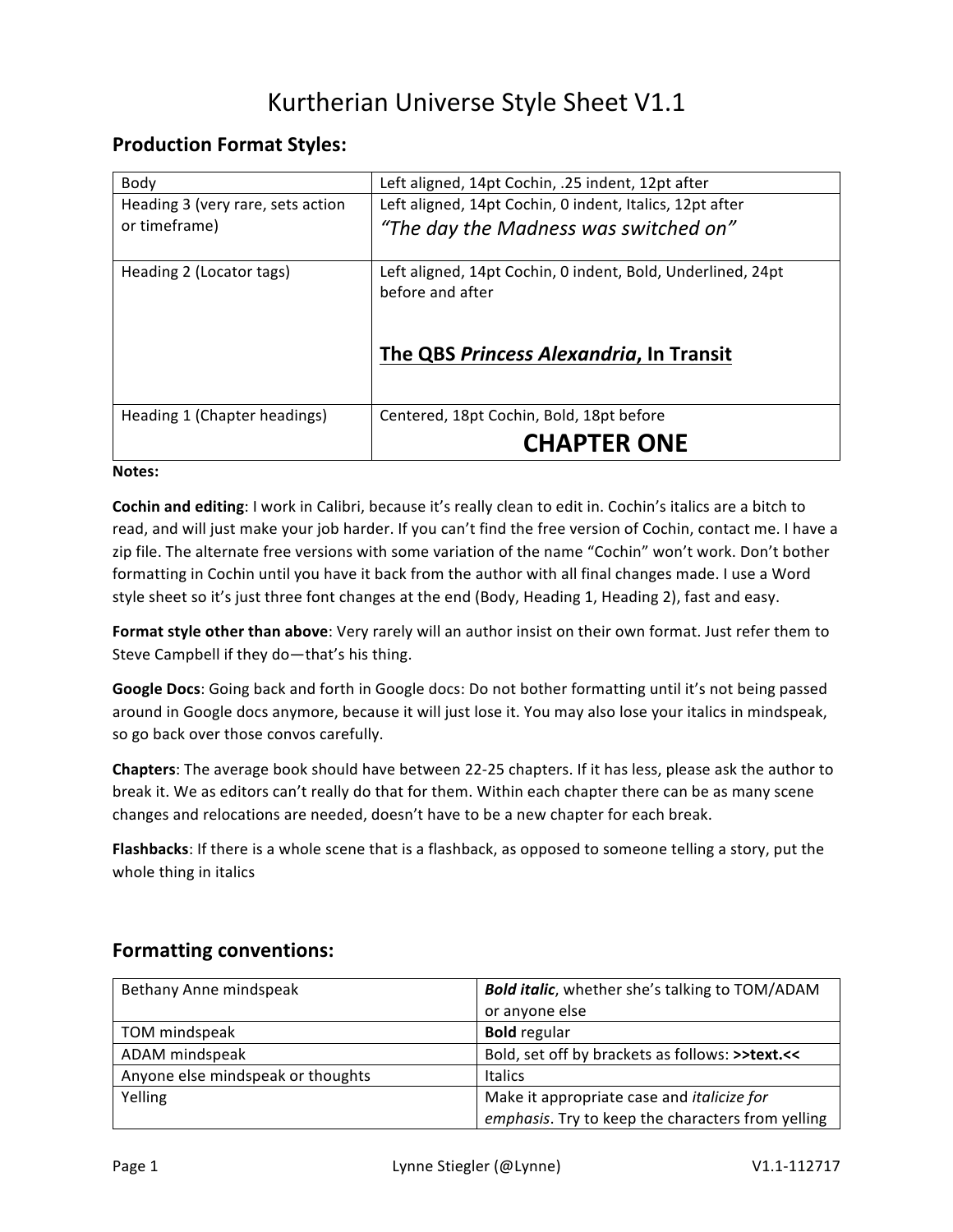|                                      | in ALL CAPS.                                                    |
|--------------------------------------|-----------------------------------------------------------------|
|                                      | 1. "Bistok shit!" R'yhek shouted (not quite as                  |
|                                      | panicked as example 2                                           |
|                                      | 2. "R'YHEK!" Christina screamed (left to my own                 |
|                                      | devices I would make this italic as well since                  |
|                                      | dialog tag tells the story, but sometimes authors               |
|                                      | insist)                                                         |
| Sounds                               | Appropriate case for position in sentence,                      |
|                                      | italicize e.g., with a squeeeak or Crash!                       |
| Ships' names                         | Italics for ship name only, not designation                     |
|                                      | QBBS Meredith Reynolds (Queen Bitch Battle<br>Station)          |
|                                      |                                                                 |
|                                      | QBS Shinigami (Queen Bitch Ship, sometimes                      |
|                                      | referred to as Nacht Fleet but no designation for<br>that)      |
|                                      | QBS ArchAngel II (note second cap, ArchAngel I                  |
|                                      | was left on Earth or blown up, forget which)                    |
|                                      | Not: Bad Company ship is Prometheus Prime or                    |
|                                      | just Prometheus, which is comprised of                          |
|                                      | Prometheus Major and Minor (they take Minor                     |
|                                      | down to planets)                                                |
| Ships' classes                       | Regular type                                                    |
|                                      | Leviathan-class superdreadnought                                |
|                                      | G'laxix Sphaea-class warships (named for an old                 |
|                                      | Yollin ship, doesn't appear often but did in                    |
|                                      | <b>TKG19)</b>                                                   |
| AI or EI (Entity Intelligence) names | Regular type, e.g., Meredith or Achronyx                        |
|                                      | Als: ADAM, Meredith, ArchAngel, Achronyx, Ricky                 |
|                                      | Bobby TKG19 and after                                           |
|                                      | Els: Shinigami, Alexander, Ricky Bobby until                    |
|                                      | TKG19, others (EI name is usually same name as                  |
|                                      | ship, but not italics)                                          |
| Alien and other race/species names   | Sometimes plural names are same as singular,                    |
|                                      | sometimes not. I will attempt a comprehensive                   |
|                                      | list below:                                                     |
|                                      | humans (not capitalized)                                        |
|                                      | vampires (not capitalized)                                      |
|                                      | Weres (Capitalized)<br>werewolf (or other wereanimals, not cap) |
|                                      | Kurtherians (12 clans, five good, 7 bad)                        |
|                                      | Yollins (Planet Yoll)                                           |
|                                      | <b>Skaines</b>                                                  |
|                                      | Ixtali                                                          |
|                                      | Leath (Planet Leath)                                            |
|                                      | Karillians (or Yaree) (Planet Karillia)                         |
|                                      | Shrillexians (Planet Shrillex)                                  |
|                                      | Phraim-'Eh Clan (Kurtherian, "The Seven" on                     |
|                                      | Leath)                                                          |
|                                      | Noel-ni                                                         |
|                                      | Torcellans                                                      |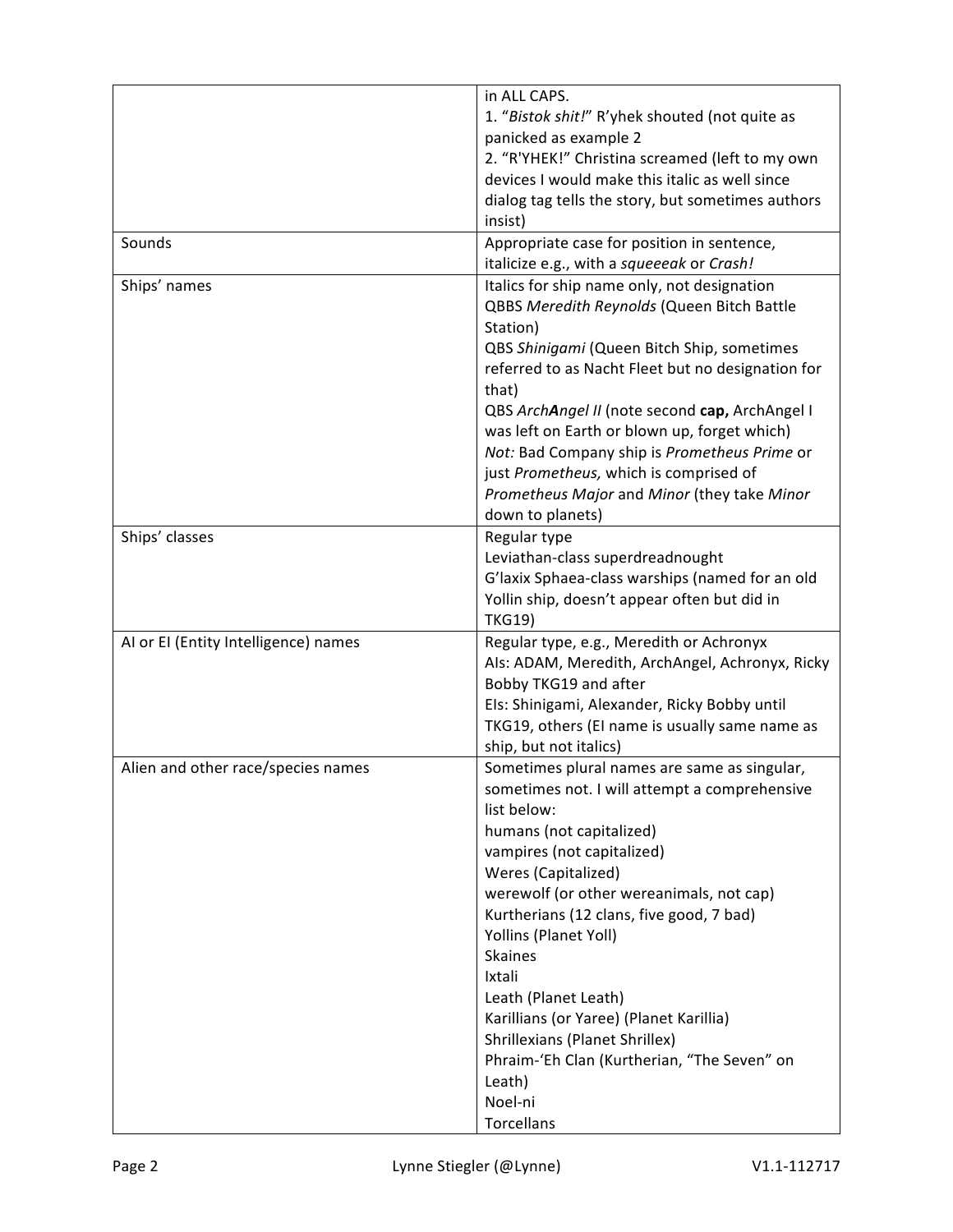|                                                  | Estarians (Planet Estaria)                        |
|--------------------------------------------------|---------------------------------------------------|
|                                                  | Oggs (Planet Ogg)                                 |
|                                                  |                                                   |
| Main Characters in TKG (not your particular age) | Bethany Anne (Cheryl Lynn secretary)              |
|                                                  | Michael Nacht (any vampire is a Nacht)            |
|                                                  | TOM (Thales of Miletus, Kurtherian in BA's body)  |
|                                                  | ADAM (AI in organic Kurtherian computer in BA's   |
|                                                  | body behind her ear)                              |
|                                                  | Eve (AI, built by ADAM)                           |
|                                                  | Yuko (young Japanese girl from Earth, now         |
|                                                  | vampire)                                          |
|                                                  | Akio (vampire)                                    |
|                                                  | Lance Reynolds, BA's father (m. Patricia)         |
|                                                  | Nathan Lowell (werewolf)                          |
|                                                  | Ecaterina (human changed to werewolf)             |
|                                                  | Christina (their daughter, also wolf))            |
|                                                  | Stephen (Michael's son)                           |
|                                                  | Gabrielle (Stephen's daughter)                    |
|                                                  | <b>Bitches:</b>                                   |
|                                                  | John Grimes                                       |
|                                                  | Darryl (early spelling Darrell)                   |
|                                                  | Scott                                             |
|                                                  | Eric                                              |
|                                                  | <b>Guardians:</b>                                 |
|                                                  | Peter (werewolf)                                  |
|                                                  | <b>Guardian Marines:</b>                          |
|                                                  | Todd, Maria, others - see canon                   |
|                                                  | Team BMW:                                         |
|                                                  | <b>Bobcat</b>                                     |
|                                                  | William                                           |
|                                                  | <b>Marcus</b>                                     |
|                                                  | TKG19: add Tina, marries Marcus                   |
|                                                  | <b>Rangers:</b>                                   |
|                                                  | Barnabas (Ranger 1, Michael's son)                |
|                                                  | Tabitha, Ranger 2, also "Kemosabe" (came from     |
|                                                  | Earth with BA, former hacker now vampire)         |
|                                                  | Tabitha's team:                                   |
|                                                  | Tontos: Ryu and Hirotoshi                         |
|                                                  | Yin and Yang: Katsu and Kouki                     |
|                                                  |                                                   |
|                                                  | See canon (attached through book 9, more          |
|                                                  | available probably as you read this) for the rest |
|                                                  |                                                   |
| Ages                                             | See timeline (attached)                           |
|                                                  | Earth present day                                 |
|                                                  | World's Worst Day Ever (WWDE)                     |
|                                                  | Second Dark Ages (Dark Messiah, Valerie, Terry    |
|                                                  | Henry Walton)                                     |
|                                                  | Age of Madness (Ryder)                            |